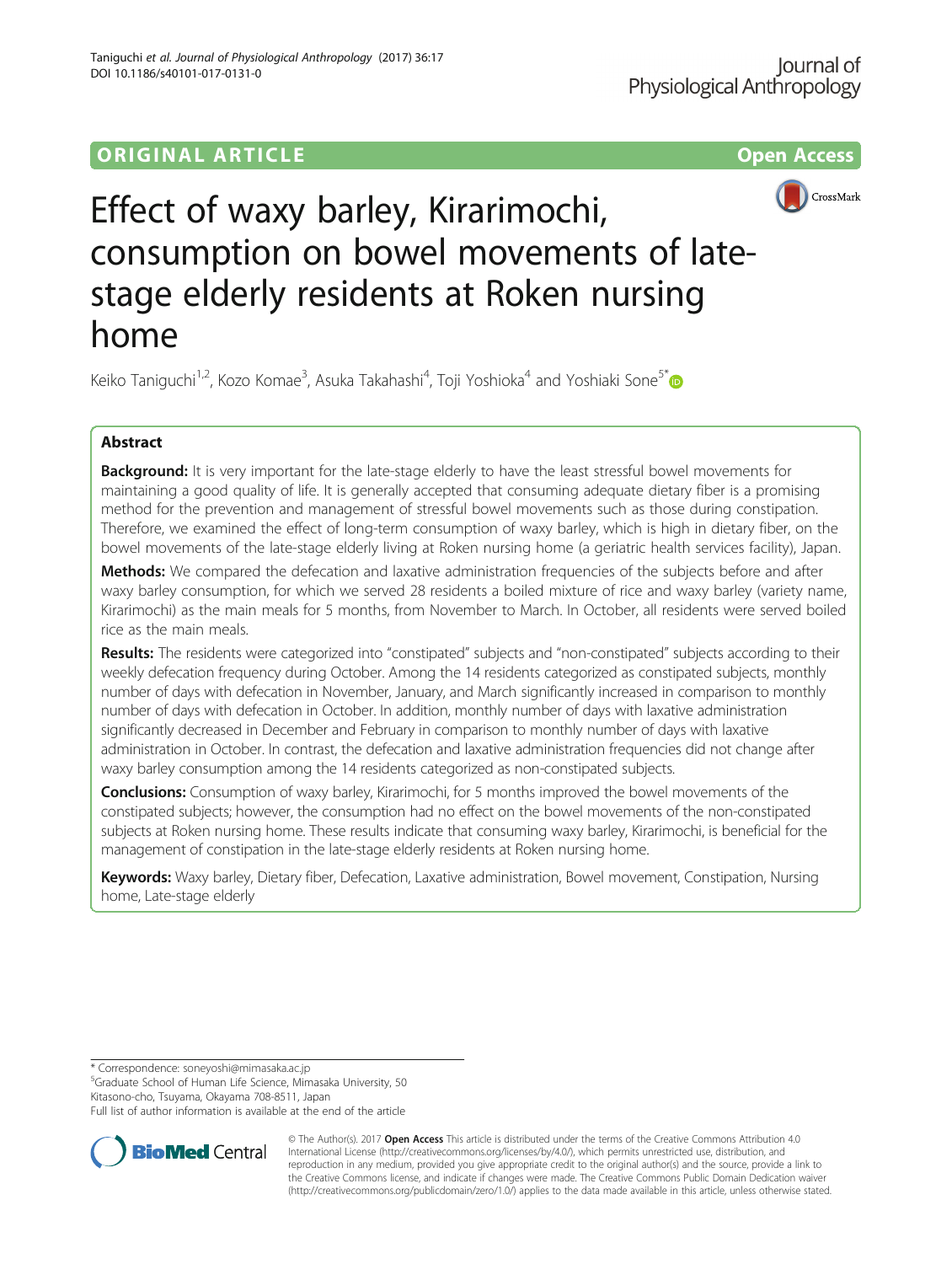### Background

Development of medical care and socio-economical support for the elderly has resulted in an increase in the human lifespan of many developed countries [\[1](#page-9-0)]. The longer late-elderly-stage of individuals has further resulted in concerns: how to maintain a good quality of life (QOL) in this stage defying the senescent dysfunction and physiological alteration. According to the wearand-tear theory of aging, aging must be accompanied by physiological decline to a greater or lesser degree in lateelderly-stage of individuals [\[2](#page-9-0)]. In the Japanese society, 25.9 and 12.5% of the total population were over 65 and 75 years old, respectively, in 2014 [\[3](#page-9-0)]. Among the elderly, approximately 1,425,000 people resided in aged care facilities in 2011 [[4\]](#page-9-0). One of the common complaints that exacerbate the residents' QOL in the facilities is difficult and stressful defecation. This includes straining, hard stools, and feeling of incomplete evacuation, which are mainly because of a decline in the peristaltic movement of the digestive tract. This troublesome situation is usually referred to as "constipation" and is enhanced by common lifestyle factors among the elderly such as a decrease in food and water intake and daily activity [\[5](#page-9-0)]. Consequently, late-stage elderly residents at Roken nursing home (a geriatric health services facility [[6\]](#page-9-0)) tend to suffer severe constipation that can result in general malaise and clinical manifestations such as colon diverticula [[7\]](#page-9-0). Therefore, control of bowel movements places an additional burden on nursing assistants, and doctors in the facilities tend to prescribe laxatives and/or enema to the affected elderly residents. Such cases are observed on a routine basis in most facilities. For instance, Suyama et al. reported that 79.1% of elderly residents were prescribed some type of laxative to empty the bowels, and 53.2% of the residents were prescribed laxatives of the intestine stimulant type [\[8\]](#page-10-0). Such habitual laxative administration may have harmful effects on the intestinal nerve cells and result in a vicious spiral of intractable constipation [[9\]](#page-10-0). The prevention and management of constipation in late-stage elderly residents at nursing homes must be considered from the perspectives of gastrointestinal physiology, geriatric, nursing and care services, and physiological anthropology.

Except for laxative administration, the prevention and management of constipation in elderly residents includes more exercise and consumption of a suitable diet [\[5](#page-9-0)]. It is very difficult for the residents at Roken nursing home to manage their bowel movement by exercising more because they are too aged and frail to perform enough exercise that affects bowel movements. The Ministry of Health, Labor and Welfare reports that the average age of nursing home residents is 82.6 years, and 88% of the residents are categorized as being over level three of with respect to the nursing care level [\[4](#page-9-0)], and generally,

they are disable to walk or to stand up by themselves. Therefore, consuming a suitable diet comprising fiber is the most promising method for the management of residents' constipation. In the course of our trials for the treatment of constipation in the late-stage elderly residents of a nursing home, we published two papers in the Japanese Journal of Physiological Anthropology: "Effect of ingestion of indigestible dextrin on defecation in late elderly residents in nursing home" [\[10\]](#page-10-0) and "Effect of lactosucrose ingestion on defecation of late elderly residents in nursing home" [\[11](#page-10-0)]. Indigestible dextrin and lactosucrose have been available for healthy adults as effective prebiotics to relieve constipation. However, in our studies, although these saccharides showed a significant positive effect on the improvement of stool characteristics, there was no significant effect on the defecation frequency of the elderly subjects. The most likely reasons for inefficiency of these saccharides on the treatment of constipation were as follows: we administrated these saccharides only for 1 month and only once a day. Thus, a significant effect on the bowel movement of the late-stage elderly residents was not observed.

It is generally accepted that a high-fiber diet increases stool weight and decreases colon transit time [[12\]](#page-10-0); therefore, adequate consumption of a high dietary fiber diet is globally recommended for the prevention and management of constipation [[13\]](#page-10-0). We accordingly tried serving the residents at Roken nursing home with a popular and "healthy" Japanese meal, Mugi-gohan (a boiled mixture of rice and pressed barley), as the main meal several years ago because barley has been shown to be a highfiber crop [\[14\]](#page-10-0). Furthermore, it is a common grain consumed with rice by the Japanese people for many centuries. However, in the trial, the elderly residents tended to lose their appetite for the main meal and would leave it unfinished, resulting in an inadequate calorie intake. The elderly residents stated that the reason for their loss of appetite for consuming Mugi-gohan were that the boiled pressed barley had a disagreeable smell, the texture was not glutinous unlike their favorite rice, and the darkbrown color contrasted to the white color of boiled rice. In another trial, we served the elderly residents with dishes that were prepared using high-fiber foods such as mushrooms, various leafy plants or their leaves, and stems and roots eaten as vegetables (approximately 20 g dietary fiber per day). These dishes also appeared to be unpalatable for the late-stage elderly residents because they could not digest such vegetables easily owing to impaired drinking and eating abilities. Consequently, they tended to leave dishes unfinished, resulting in an inadequate calorie intake.

After the unsuccessful trials, we were informed that a new variety of waxy barley was available for trial if it could relieve constipation in the late-stage elderly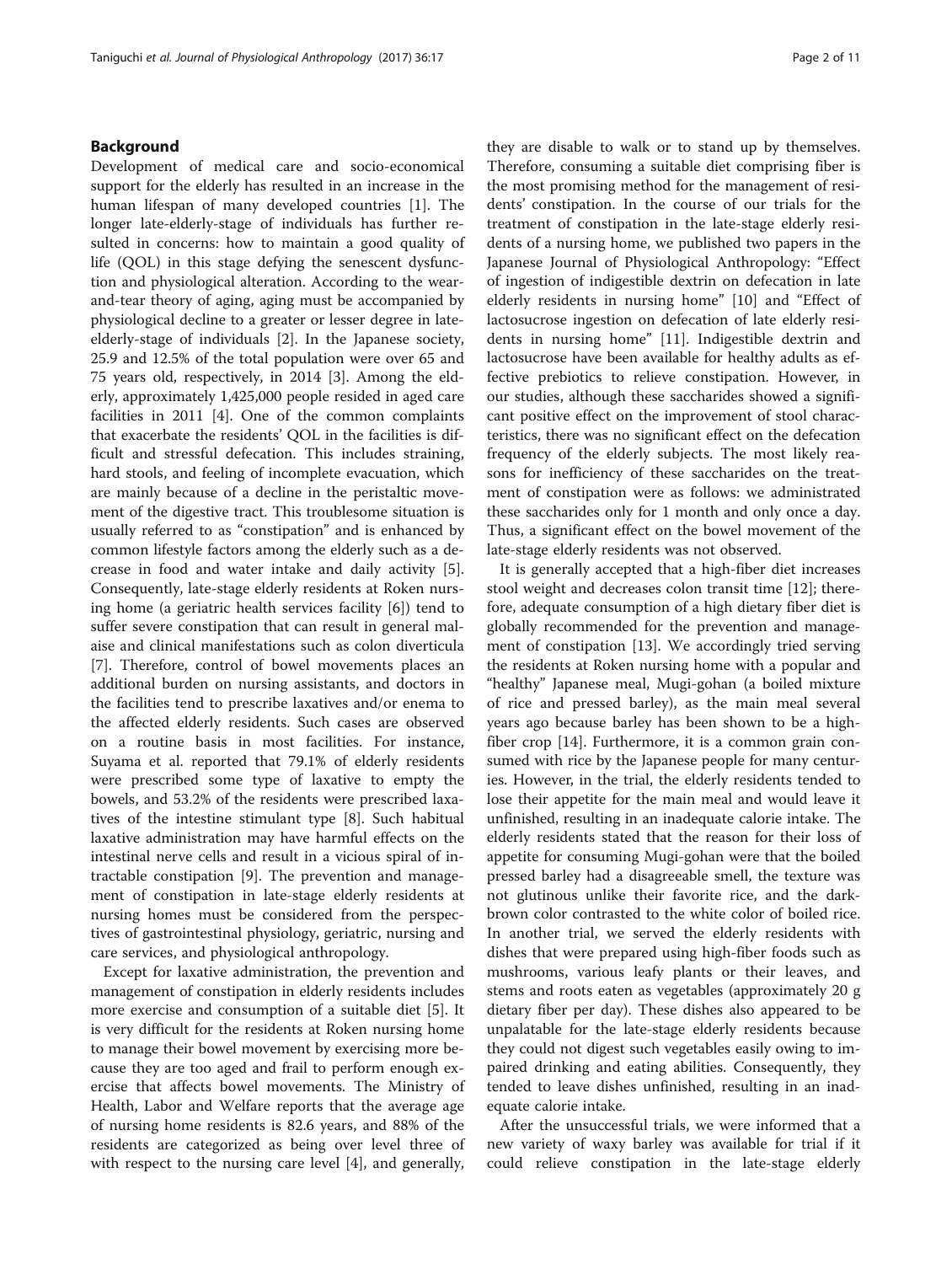<span id="page-2-0"></span>residents at nursing homes. This newly bred waxy barley (variety name, Kirarimochi) contains relatively more insoluble and soluble dietary fiber (β-glucan) than other barley varieties and has unique genetic characters such as being proanthocyanidin (ant28) and amlylose (wax) free [\[15](#page-10-0)]. The former genetic character gives the barley a low content of polyphenol so that there is less brown discoloration after boiling with rice. The latter character gives the barley a texture similar to glutinous rice so that the elderly are more likely to accept the texture of Mugi-gohan prepared by boiling rice with this waxy barley (Kirarimochi Mugi-Gohan; KMG). These characteristics would mitigate the discontent with respect to the common pressed barley consumption in the elderly. The advantage of serving KMG in the trial is that the residents could intake an adequate amount of dietary fiber through their daily main meal and not through special meals such as prebiotic solutions or high fiber dishes. This would not burden the nursing assistants with an additional load of work during the preparation of special meals and would enable conducting a long-term trial to examine the effect of waxy barley, Kirarimochi, consumption on the bowel movements of late-stage elderly residents at Roken nursing home.

In this study, we compared the defecation and laxative administration frequencies of the late-stage elderly residents at Roken nursing home before and after KMG consumption in order to examine the effectiveness of the waxy barley consumption for the prevention and management of constipation in the late-stage elderly residents at Roken nursing home.

### Methods

#### **Subjects**

At the beginning of this study, 34 late-stage elderly residents (7 males and 27 females with a mean age of 88.9  $\pm$  7.9 years) were selected as the study subjects. They were able to ingest Mugi-gohan orally and their defecation habits were recorded by nursing assistants to identify those who required sanitary goods and/or toileting assistance. We excluded the residents who were able to defecate by themselves and/or had chronic diarrhea throughout this study. All subjects' defecations were

under the scrutiny of the nursing home doctor and nursing assistants, wherein the nursing assistants administered laxatives to the subjects after the subject had not

defecated for three consecutive days until the subject defecated. At the beginning of and during this trial, the nursing assistants had no information or knowledge about the effect of barley consumption on bowel movements; therefore, they had no expectation of an outcome or effect throughout the trial. We explained the purpose of this study and the procedures involved in this study to all the subjects before they gave their written consent for participation. This informed consent was obtained according to the protocol approved by the Research Ethics Committee of Mimasaka University (approval date, August 20, 2015). This approval is based on the principles of the Declaration of Helsinki of the World Medical Association. During the study period, individual health conditions were under medical observation by a nursing home doctor, and no subject experienced suffering severe diarrhea and/or other illness throughout the study period. This experiment was performed from October 2014 to April 2015.

### Experimental protocol and measurements Trial schedule

Table 1 shows the trial schedule showing each period name, type of main meal served in each period, and actual period (to adjust the number of days in one period to be 31 days). In the month before KMG was served, October, all subjects were served boiled rice (Meshi) or rice-porridge as the main meal. The defecation and laxative administration frequencies recorded in October were referred to as baseline frequencies to those recorded during the five KMG consumption periods. In this trial, we served the subjects with KMG as the main meal for breakfast, lunch, and dinner during the five periods. We prepared KMG by boiling rice with Kirarimochi of rice-grain shape (KRGS) instead of common rolled Kirarimochi, to improve subjects' consumption of KMG. KRGS is a processed grain produced by cutting and pearling of barley grain, and it has a rice-grain shape so that elderly subjects seldom recognize the presence of barley in KMG. Considering that the risk of diarrhea

| Table 1 Trial schedule |  |
|------------------------|--|
|------------------------|--|

|                | <b>Baseline</b>        | KMG consumption period             |                                     |                                             |                         |                       |                    |
|----------------|------------------------|------------------------------------|-------------------------------------|---------------------------------------------|-------------------------|-----------------------|--------------------|
| Name of period | October                | November                           |                                     | December                                    | Januarv                 | February              | March              |
| Main meal      | Meshi<br>(boiled rice) | <b>KMG</b><br>$(rice KRGS = 9; 1)$ | <b>KMG</b><br>(rice $KRGS = 8; 2$ ) | KM <sub>G</sub> a<br>(rice $K RGSb = 7:3$ ) |                         |                       |                    |
| Actual period  | October<br>$1 - 31$    | November<br>$1 - 14$               | November<br>15-December 1           | December<br>2-January 1                     | January<br>2-February 1 | February<br>2-March 4 | March<br>5-April 4 |
| Number of days | 31                     | 31                                 |                                     | 31                                          | 31                      | 31                    | 31                 |

<sup>a</sup>KMG Kirarimochi-Mugi-Gohan, that was prepared by boiling rice with waxy barley, Kirarimochi<br><sup>b</sup>KRGS Kirarimochi of rice-grain shape

<sup>b</sup>KRGS Kirarimochi of rice-grain shape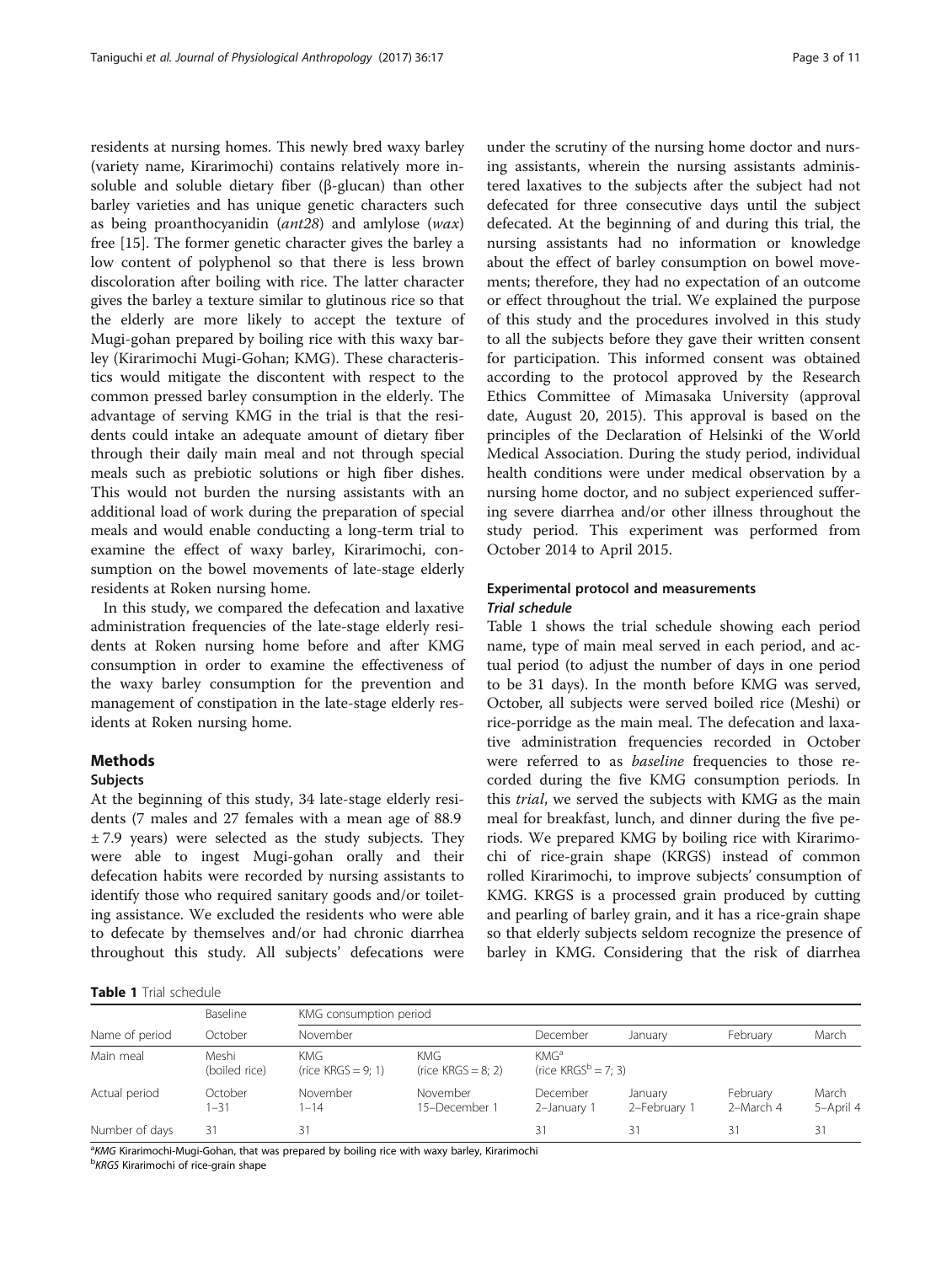<span id="page-3-0"></span>among subjects is higher because of the adverse effects of consuming KMG, in which the dietary fiber content is much higher than that in boiled rice (Meshi), we served subjects with KMG prepared by boiling rice and KRGS at three different weight ratios; 9:1 (10% KMG) for the first 2 weeks, 8:2 (20% KMG) for the following 2 weeks, and 7:3 (30% KMG) for the following.

### Food and nutrient intake

Table 2 summarizes the nutrient values of KRGS and three KMGs of different barley contents in comparison with those of rice grain and boiled rice (Meshi). As described in the "[Results](#page-4-0)" section, we served KMG porridge, which had the same nutritional content as that of KMG, to subjects who used to consume rice porridge because of their low eating ability. In addition, we served a specially processed (softened) side dish, the nutritional content of which was the same as that of an ordinary side dish, to the subjects whose eating ability was too low to consume an ordinary side dish. The menu of side dishes served in the trial was made according to the diet serving plans without any particular changes in this trial. Average daily nutrition intake per one subject during each period is summarized in Table [3.](#page-4-0) The record of the subjects' leftover of the dishes showed that there were no definite differences in the average rate of leftover among the subjects; therefore, there were no definite differences in the average daily nutrition intake per one subject in the trial.

### Recorded items

Nursing assistants recorded each subjects' defecation and laxative administration daily were written on recording sheets that have been used in the nursing home for several years. They recorded the following: the approximate time of defecation together with stool size (not weighed but categorized as small, medium, and large size corresponding to the size of one egg, two eggs, and more eggs, respectively). In addition, the approximate time of laxative administration together with the type of laxative and dosage were recorded.

### Data analyses

All data were expressed as means ± standard deviation (SD). We counted each subjects' defecation frequency (frequency per day and days with defecation in a period) and laxative administration frequency (number of days with laxative administration; nursing assistants administered laxative once a day) in a period. In this study, we compared the mean number of defecation frequency per day and mean number of days with defecation in a period as well as mean number of days with laxative administration in a period to the baseline observations in October. This statistical comparison was performed using the paired  $t$  test (two-sided) separately for "group A" and "group B" (categorization of group A and group B, see Table [5\)](#page-7-0). In addition, we compared the quotient of number of days with defecation and number of days with laxative administration in a period by the paired  $t$  test and by the independent  $t$  test (two-sided) for group A and group B, respectively. Statistical analyses of categorical items such as ratio of female to male were conducted by the Fisher's exact test (one-sided). A  $p$  value of <0.05 was considered to be statistically significant. These analyses were performed using Microsoft Excel add-in software, Ekuseru-Toukei 2015, Social Survey Research Information Co., Ltd., Tokyo, Japan.

Table 2 Nutrition contents of KRGS and three KMGs comparing with those of rice and boiled rice (Meshi)

|                                     | <b>KRGS</b> <sup>a</sup>    | KMG with a 10%<br><b>KRGS</b> | KMG with a 20%<br><b>KRGS</b> | KMG with a 30%<br><b>KRGS</b> | Riceb                       | Boiled rice<br>(Meshi) <sup>b</sup> |
|-------------------------------------|-----------------------------|-------------------------------|-------------------------------|-------------------------------|-----------------------------|-------------------------------------|
|                                     | Per 100 g edible<br>portion | Per one serving <sup>d</sup>  | Per one serving <sup>d</sup>  | Per one serving <sup>d</sup>  | Per 100 g edible<br>portion | Per one serving <sup>d</sup>        |
| Energy (Kcal)                       | 344.0                       | 177.4                         | 176.8                         | 176.2                         | 356.0                       | 178.0                               |
| Protein (gram)                      | 7.4                         | 3.1                           | 3.1                           | 3.2                           | 6.1                         | 3.1                                 |
| Lipid (gram)                        | 1.8                         | 0.5                           | 0.5                           | 0.6                           | 0.9                         | 0.5                                 |
| Carbohydrate<br>(gram)              | 78.6                        | 38.6                          | 38.7                          | 38.8                          | 77.1                        | 38.6                                |
| Total fiber (gram)                  | 10.2                        | 0.8                           | 1.3                           | 1.7                           | 0.5                         | 0.3                                 |
| Water-soluble<br>fiber              | 7.3                         | 0.4                           | 0.8                           | 1.1                           | 0.0                         | 0.0                                 |
| Water-insoluble<br>fiber            | 2.9                         | 0.4                           | 0.5                           | 0.6                           | 0.5                         | 0.3                                 |
| $\beta$ -glucan <sup>c</sup> (gram) | 6.7                         | 0.3                           | 0.7                           | 1.0                           | 0.0                         | 0.0                                 |

a<br>Analyzed by Japan Food Research Laboratories except β-glucan content<br>bstandard Tables of Food Composition in Japan 2015

Standard Tables of Food Composition in Japan 2015

<sup>c</sup>β-glucan content of KMRG was analyzed by Dr. Y. Ichinose (NARO Institute of Crop Science)<br><sup>d</sup>One serving was 50 g

dOne serving was 50 g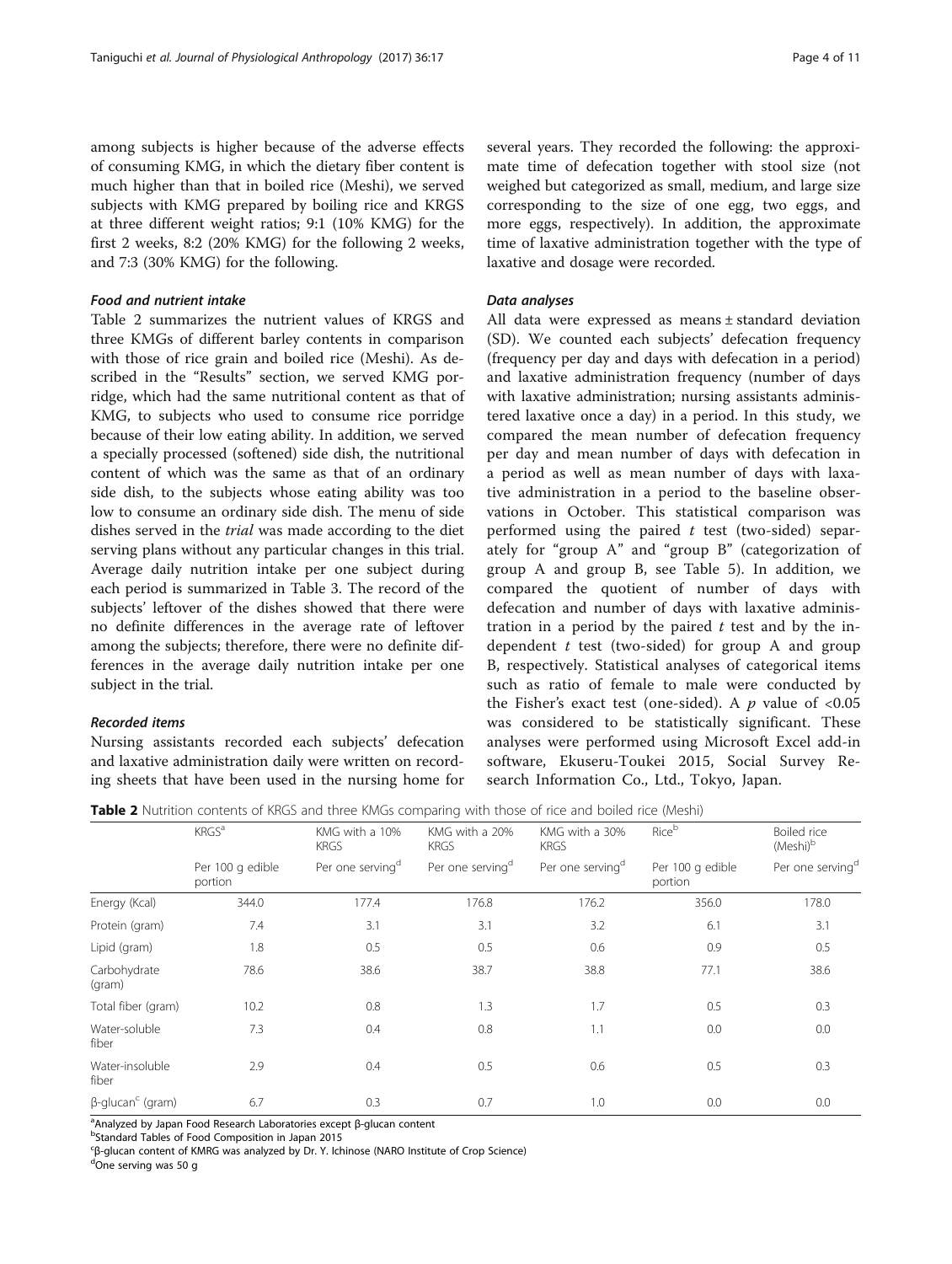| Period <sup>a</sup>    | October       | November 1-14       | November 15-29      | November 30-April 4 |
|------------------------|---------------|---------------------|---------------------|---------------------|
| Main meal              | (Boiled rice) | (KMG with 10% KRGS) | (KMG with 20% KRGS) | (KMG with 30% KRGS) |
| Energy (Kcal)          | 1507.0        | 1447.0              | 1407.7              | 1471.8              |
| Protein (gram)         | 60.3          | 56.6                | 59.0                | 63.4                |
| Lipid (gram)           | 39.0          | 41.1                | 33.3                | 36.6                |
| Carbohydrate (gram)    | 220.7         | 207.1               | 210.7               | 215.4               |
| Total fiber (gram)     | 14.6          | 15.1                | 16.2                | 18.6                |
| $\beta$ -glucan (gram) | 0.0           | 1.0                 | 2.0                 | 3.0                 |
|                        |               |                     |                     |                     |

<span id="page-4-0"></span>Table 3 Average daily nutrition intake per one subject during each period

<sup>a</sup>See Table [1](#page-2-0)

#### Results

Twenty-eight of 34 subjects completed this study from October to March (two subjects left the nursing home in the middle of March). Table [4](#page-5-0) shows the defecation and laxative administration frequencies of each subject in the six periods. According to the defecation frequency per week in October, which was calculated from the defecation frequency in October recorded by the nursing assistants, we classified the subjects into two groups. One group (group A) included the subjects whose defecation frequency was less than three times per week, and the other group (group B) included the subjects whose defecation frequency was more than three times per week in October. This threshold frequency for the classification (three times per week) is consistent with the general definition of constipation as a defecation frequency of less than three times per week [\[5\]](#page-9-0). Table [5](#page-7-0) summarizes the statistical comparison of eight items between the two groups: mean age, ratio of female to male, mean nursing care level, ratio of type of supplied main meal, ratio of type of supplied side dish, mean number of days with defecation, mean number of days with laxative administration, and mean quotient of defecation/ laxative administration days. Statistical comparison indicates that there were no significant differences in the mean age and the gender composition, whereas the nursing care level was significantly different between the two groups. Therefore, we separately conducted statistical analyses on the defecation and laxative administration frequencies in group A and group B. Table [6](#page-7-0) shows a statistical comparison of four items among the subjects in group A. This table clearly shows that the mean number of defecation frequency as well as days with defecation per a period increased in the five periods (the number of days with defecation significantly increased in November, January, and March) in comparison with those observed in October. In addition, Table [6](#page-7-0) shows the mean number of days with laxative administration decreased in the five periods (significantly decreased in December and February) in comparison with those observed in October. Consequently, the mean quotient of the days with defecation and laxative administration increased in the five periods (significantly increased in December, January, and February) in comparison with those observed in October. These facts described above indicate that the bowel movements of the subjects in group A improved after consuming KMG as their main meal. In other words, waxy barley consumption had positive effects on bowel movements of the constipated residents at Roken nursing home. In contrast, Table [7](#page-8-0) shows that KMG consumption did not affect the defecation and laxative administration frequencies of the residents in group B, i.e., those who needed more nursing care and were regarded as "not constipated."

### **Discussion**

It should be noted that this trial was conducted at Roken nursing home; its mission is "to enable a person under a condition of need for long-term care to live a long and meaningful life" [\[9](#page-10-0)], and its residents are the late-stage elderly whose ADL (activities of daily living) has weakened. Most subjects in this study were over 80 years old, and their nursing care level (which reflects ADL weakness) was from level 2 to level 5 (level 2; those who need assistance to have a meal and defecation, level 5; those who cannot have a meal and defecation by themselves). As described in the "Results" section, we classified the subjects into two groups, group A and group B, according to the weekly defecation frequency in October. As shown in Table [5,](#page-7-0) the mean nursing care level of the subjects in group B was significantly higher than that of the subjects in group A, i.e., the ADL of the subjects in group B was relatively lower compared with that of the subjects in group A. Considering the relationship between nursing care level and eating ability of the elderly, it is generally accepted that the elderly with a higher care level tend to have poorer eating ability [\[16](#page-10-0)]. As described in the "[Food and nutrition](#page-3-0)" section, subjects whose eating ability was low consumed rice porridge with ordinary dishes or softer foods depending on their degree of eating ability, poorer eating ability of the subjects in group B compared with group A was indicated by the larger number of subjects who consumed softened dishes in group B than in group A; ten out of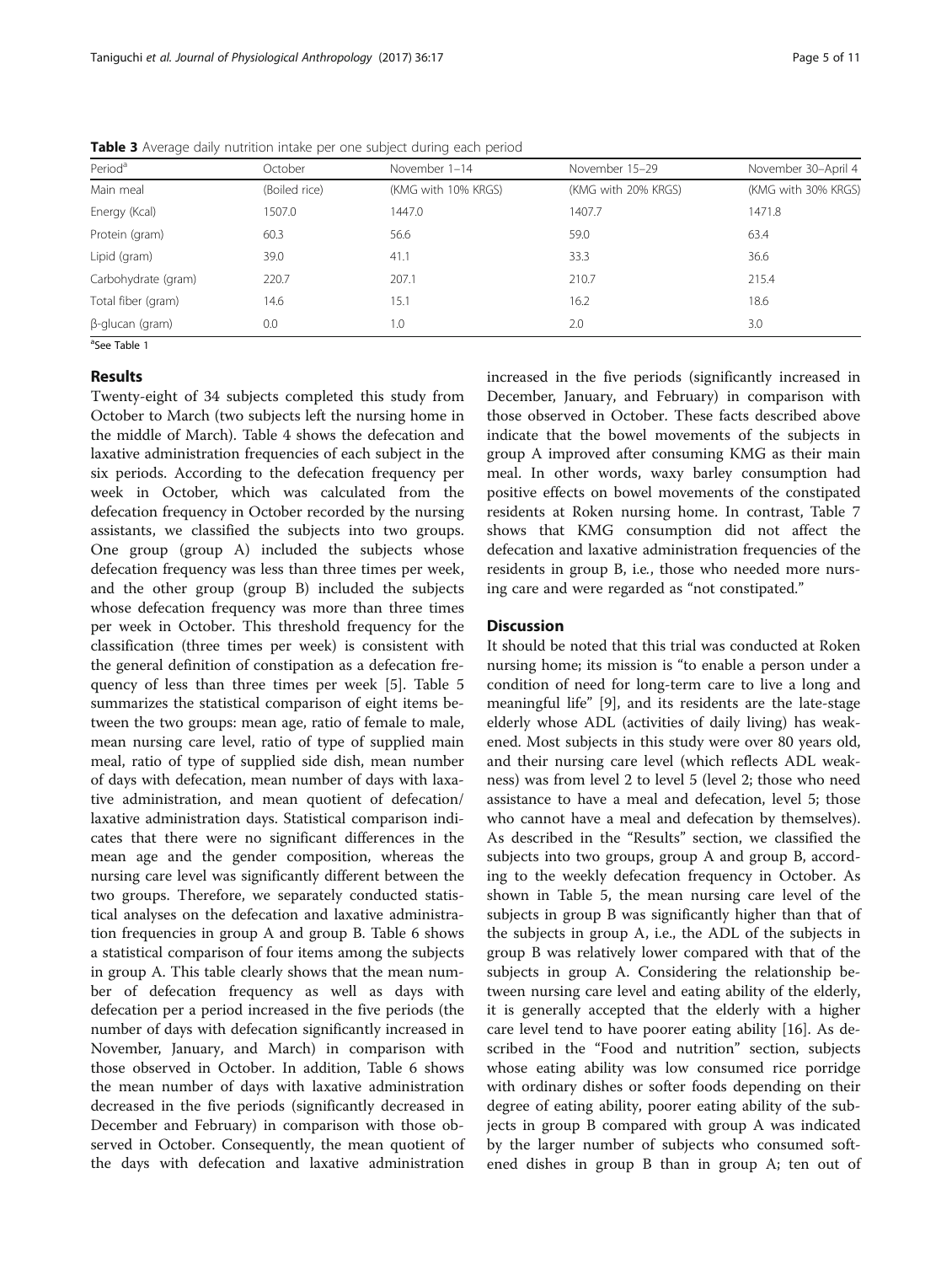| 5<br>I                  |
|-------------------------|
| ì<br>ĵ.                 |
| J<br>1<br>Ì             |
|                         |
|                         |
| J)<br>j                 |
| ļ                       |
| j                       |
| 5<br>٦                  |
|                         |
| ∫<br>₽<br>I             |
| í,<br>J                 |
|                         |
| ş<br>Í                  |
| $\overline{\mathbf{S}}$ |
| each                    |
|                         |
| t<br>C                  |
| 5                       |
|                         |
| )<br>j<br>ă             |
| j<br>C                  |
| $\tilde{c}$             |
| J<br>į                  |
| Š<br>5                  |
| j<br>ì                  |
|                         |
| $\overline{\Omega}$     |
| )<br>ここ ハート・コード<br>í    |
| i<br>i<br>j             |
|                         |
|                         |
| $\ddot{\phantom{a}}$    |
| Į                       |
| ī<br>5                  |
| j                       |
| J.<br>$\sum_{i=1}^n$    |
|                         |
| ;<br>;                  |
| j<br>i<br>Ï             |
|                         |
| ĺ<br>٢<br>٤             |
| ł                       |
|                         |
| j                       |
|                         |
| j                       |
| うじりし<br>I               |
| ij                      |
| $\overline{a}$          |
| $\vdots$<br>4           |
|                         |
| <br> }<br> }<br>이션<br>ï |
|                         |
|                         |
| I<br>í                  |

<span id="page-5-0"></span>

|                                                        |                          | Table 4 Defecation and laxative administration frequencies |                           |                         |                         |                          |                |           | of each subject during the trial |                            |                   |                    |                    |                |          |                                   |         |          |                |
|--------------------------------------------------------|--------------------------|------------------------------------------------------------|---------------------------|-------------------------|-------------------------|--------------------------|----------------|-----------|----------------------------------|----------------------------|-------------------|--------------------|--------------------|----------------|----------|-----------------------------------|---------|----------|----------------|
| $\overset{\circ}{\underline{\ensuremath{\mathsf{D}}}}$ |                          | Defecation (frequency)                                     |                           |                         |                         |                          |                |           | Days with defecation             |                            |                   |                    |                    |                |          | Days with laxative administration |         |          |                |
|                                                        | Baseline                 |                                                            | Barley consumption period |                         |                         |                          | weekb<br>Per   | Baseline  |                                  | Barley consumption periods |                   |                    |                    | Baseline       |          | Barley consumption periods        |         |          |                |
|                                                        | October                  | November                                                   | December                  | January                 | February                | March                    | October        | October   | November                         | December                   | January           | February           | March              | October        | November | December                          | January | February | March          |
|                                                        | $\overline{\phantom{0}}$ | $\widetilde{\Box}$                                         | Ξ                         | $\gtrsim$               | $\frac{\infty}{\infty}$ |                          | $\circ$        | ↖         | $\supseteq$                      | $\circ$                    | $\overline{5}$    | $\overline{15}$    | $\overline{4}$     | $\overline{5}$ | ↖        | $\sim$                            | S       | $\sim$   | $\sim$         |
| $\sim$                                                 |                          |                                                            | $\infty$                  | $\simeq$                | $\circ$                 |                          | Q.             | $\circ$   |                                  | $\sim$                     | $\supseteq$       | $\overline{5}$     | $\overline{ }$     | $\circ$        | $\sim$   | 4                                 | $\sim$  | 4        | 4              |
| $\infty$                                               | Ξ                        | $\frac{3}{2}$                                              | $\sim$                    | $\supseteq$             | $\circ$                 | $\overline{\phantom{0}}$ | 25             |           |                                  | $\circ$                    | $\infty$          | $\infty$           | 4                  | $\circ$        |          |                                   |         | $\infty$ | $\mathop{=}$   |
| 4                                                      | $\approx$                |                                                            | $\overline{\circ}$        | $\frac{\infty}{\infty}$ | $\overline{\circ}$      | $\infty$                 | 27             | 0         | Q                                | ⊻                          | $\tilde{\Xi}$     | $\overline{4}$     | $\sim$             | 5              | 4        |                                   |         |          | $\overline{5}$ |
| 5                                                      | $\infty$                 | $\mathsf{L}\cap$                                           | $\sqrt{2}$                | $\circ$                 | $\overline{1}$          | $\overline{0}$           | $\infty$       | O         | 5                                | 5                          | $\sqrt{2}$        |                    | ⊵                  |                | $\infty$ | σ                                 |         |          | $\infty$       |
| $\circ$                                                |                          | $\sim$                                                     | Ξ                         | $\circ$                 | ₽                       | $\infty$                 | 25             |           |                                  |                            | 5                 | $\mathop{^{\sim}}$ | G                  | ७              | ৩        |                                   |         |          |                |
| $\sim$                                                 | $\supseteq$              | $\approx$                                                  | $\simeq$                  |                         | Ξ                       | $\tilde{e}$              | 23             | σ         | Q                                | G                          | $\supseteq$       | $\approx$          | $\frac{3}{2}$      |                | ₹        |                                   | ७       |          |                |
| $\infty$                                               | $\overline{5}$           | $\overline{\phantom{0}}$                                   | $\sim$                    | $\circ$                 | 4                       | 4                        | Ξ              | ₹         | $\circ$                          | $\infty$                   | $\overline{5}$    | $\infty$           | 4                  | $\infty$       |          |                                   | o       |          | σ              |
| $\sigma$                                               |                          | $\sim$                                                     | $\simeq$                  | $\frac{5}{1}$           | $\tilde{=}$             | $\supseteq$              | $\frac{6}{1}$  |           |                                  | $\sqrt{ }$                 | $\supseteq$       | $\circ$            |                    | Q              | LΓ       |                                   | ↤       |          | K.             |
| $\supseteq$                                            | Ξ                        | $\tilde{=}$                                                | Ξ                         | $\overline{15}$         | $\equiv$                | $\frac{8}{1}$            | 25             | G         | $\mathbf{C}$                     | $\circ$                    | $\overline{1}$    | $\mathop{^{\sim}}$ | Ξ                  | $\sim$         | ₹        |                                   |         |          |                |
| $\overline{1}$                                         | $\circ$                  | $\overline{5}$                                             | $\frac{\infty}{\infty}$   | $\infty$                | $\frac{6}{1}$           |                          | 2.0            | $\infty$  | $\frac{5}{1}$                    | $\simeq$                   | $\infty$          | $\overline{12}$    |                    | 4              |          |                                   |         |          |                |
| $\overline{12}$                                        | G                        |                                                            | $\infty$                  | ≘                       | $\sim$                  |                          | 20             |           | ≘                                | $\infty$                   | $\supseteq$       | $\circ$            |                    | m              |          |                                   |         | ©        |                |
| $\frac{1}{2}$                                          | $\supseteq$              | $\frac{5}{1}$                                              | $\supseteq$               | Ξ                       | $\circ$                 |                          | 27             |           | $\infty$                         | $\infty$                   | $\circ$           | $\sqrt{2}$         | $\circ$            | 5              |          | ₹                                 |         | ७        | ৩              |
| $\overline{4}$                                         | $\supseteq$              | $\circ$                                                    | $\circlearrowright$       | $\infty$                | $\overline{5}$          | $\circ$                  | 23             | $\circ$   | Q                                | $\circ$                    | $\circ$           | $\circ$            | $\circ$            | $\infty$       | σ        |                                   | σ       |          | $\infty$       |
| $\frac{1}{9}$                                          | $\approx$                | $\overline{C}$                                             | Ξ                         | $\approx$               | $\frac{1}{1}$           | $\mathbf{r}$             | 3.6            |           | $\frac{6}{1}$                    | $\overline{4}$             | $\infty$          | $\supseteq$        |                    |                |          |                                   |         |          |                |
| $\frac{8}{1}$                                          | $\overline{4}$           |                                                            | $\sqrt{2}$                | $\overline{4}$          | $\supseteq$             | $\frac{\infty}{\infty}$  | 32             | ഗ         | ≘                                | $\overline{5}$             | $\geq$            | $\tilde{=}$        | $\frac{5}{1}$      | c              | C        |                                   | ⊂       |          |                |
| $\overline{1}$                                         | $\overline{5}$           | $\approx$                                                  | 32                        | 29                      | $\frac{6}{1}$           | $\frac{8}{10}$           | $\overline{2}$ | $\sim$    | 与                                | $\supseteq$                | $\circ$           | $\mathop{^{\sim}}$ | $\mathop{^{\sim}}$ |                |          |                                   |         |          |                |
| $\approx$                                              | 23                       | $\overline{z}$                                             | 23                        | 33                      | 23                      | $\mathbb{Z}^3$           | 52             | S         | $\infty$                         |                            | $\supseteq$       |                    | $\supseteq$        |                |          |                                   |         |          |                |
| $\overline{0}$                                         | 38                       | $\overline{4}$                                             | $\approx$                 | 36                      | 27                      | 26                       | 86             | S         | $\approx$                        | ${}^{\infty}$              | ≘                 | Ξ                  | $\circ$            |                |          | ₹                                 |         |          | ৩              |
| $\gtrsim$                                              | $\overline{24}$          | $\overline{c}$                                             | 38                        | 35                      | 26                      | $\approx$                | 54             | S         | $\infty$                         | $\sqrt{2}$                 | Ξ                 | $\subseteq$        | $\overline{1}$     |                |          |                                   |         |          |                |
| $\overline{2}1$                                        | $\overline{4}$           | Ξ                                                          | $\circ$                   | $\supseteq$             |                         | $\equiv$                 | 32             | Ξ         | 22                               | $\overline{5}$             | $\frac{6}{1}$     | $\tilde{=}$        | $\approx$          | 4              | ◠        |                                   |         |          |                |
| 22                                                     | 27                       | $\overline{\sim}$                                          | 27                        | 28                      | 35                      | $\approx$                | $\overline{6}$ | $\approx$ | $\frac{8}{10}$                   | $\frac{8}{10}$             | $\overline{0}$    | $\approx$          | $\overline{0}$     |                |          |                                   | C       | C        | ⊂              |
| 23                                                     | $\overline{0}$           | $\overline{1}$                                             | $\frac{1}{2}$             | $\gtrsim$               | $\overline{4}$          | 23                       | 43             | $\infty$  | 25                               | $\gtrsim$                  | $\overline{\sim}$ | $\approx$          | $\overline{1}$     |                | C        |                                   |         |          |                |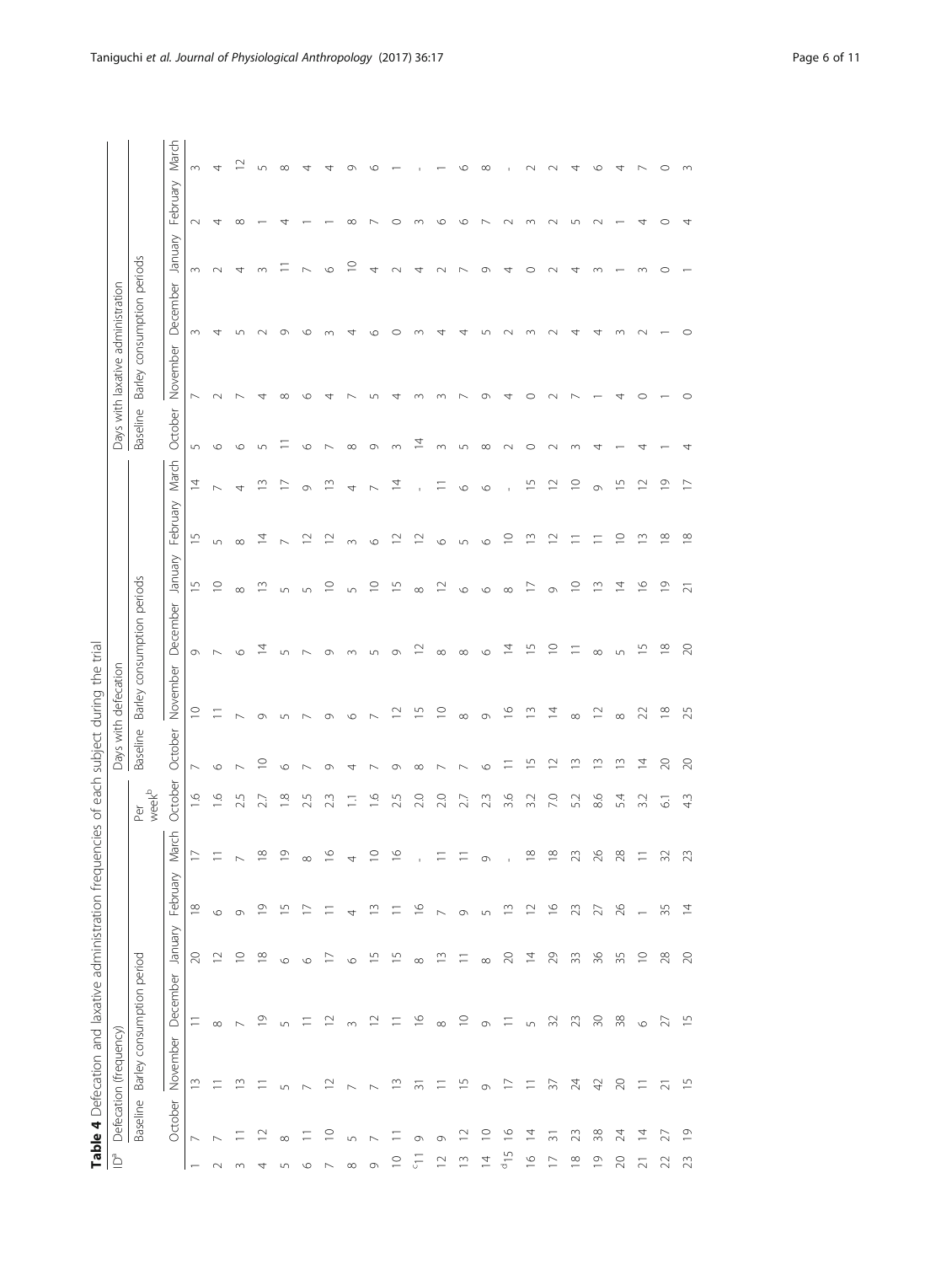| ś<br>j<br>,<br>ı                 |  |
|----------------------------------|--|
| ì<br>۱                           |  |
| S<br>١                           |  |
| $\overline{v}$                   |  |
| ת<br>.                           |  |
| 5<br>7<br>Í<br>j                 |  |
| j<br>ţ<br>$\frac{1}{2}$<br>j     |  |
| i<br>١<br>Ï<br>りり<br>Ċ<br>ì<br>l |  |
| )                                |  |
| )<br>j<br>í<br>l<br>İ            |  |
| S<br>ÿ<br>į<br>j<br>j<br>ī<br>١  |  |
| J<br>Ì<br>i                      |  |
| ţ<br>$\frac{1}{2}$<br>İ          |  |
| 5                                |  |
| J                                |  |
| ţ<br>ś<br>ì<br>ï                 |  |
| )<br>5<br>5                      |  |
| Ì<br>١<br>ï<br>I                 |  |
| j<br>1.<br>ī<br>١<br>I           |  |
| ₫                                |  |
| able<br>Ė                        |  |

|         |   |              |        |                                  | vas                                                                                       |
|---------|---|--------------|--------|----------------------------------|-------------------------------------------------------------------------------------------|
|         |   |              |        |                                  |                                                                                           |
|         |   |              |        |                                  | ecation f                                                                                 |
|         |   | J            |        |                                  |                                                                                           |
|         |   |              |        |                                  | here sub                                                                                  |
|         |   |              |        |                                  | cy was less than 3 times a week in October. Subjects from 15 to 28 belonged to group B wh |
|         |   |              |        | J                                |                                                                                           |
|         |   | J            |        |                                  |                                                                                           |
|         |   | Ĵ            | l      | Ó                                |                                                                                           |
|         |   |              |        |                                  |                                                                                           |
| j       |   | O            |        | J                                |                                                                                           |
|         |   | $\mathbf{r}$ | P      | $\overline{a}$<br>$\mathfrak{c}$ |                                                                                           |
|         |   |              |        |                                  | Juen <sup>-</sup>                                                                         |
|         |   |              |        |                                  |                                                                                           |
| ⊻       | ╲ | ⋍            | u)     | 5                                | detec                                                                                     |
| 23      |   | 22           | r      | 4                                |                                                                                           |
| $\circ$ |   | 3            |        | $\circ$                          |                                                                                           |
|         | J | ∞            | 1      | $\scriptstyle\sim$               | <sup>a</sup> Subjects from ID 1 to ID 14 belonged to group A where subjects' a            |
| $\circ$ | Ō |              |        |                                  |                                                                                           |
|         |   |              |        | $\overline{\circ}$               |                                                                                           |
|         |   | 26 18        | ŗ<br>ù | 28                               |                                                                                           |

more than 3 times a week in October<br>
<sup>b</sup>Calculated by frequency in October x 7/31 days<br>
<sup>T</sup>he subject of ID 11 left the nursing home on March 10th (no data)<br>
<sup>o</sup>The subject of ID 15 left the nursing home on March 24th (no bCalculated by frequency in October × 7/31 days more than 3 times a week in October

cThe subject of ID 11 left the nursing home on March 10th (no data)

dThe subject of ID 15 left the nursing home on March 24th (no data)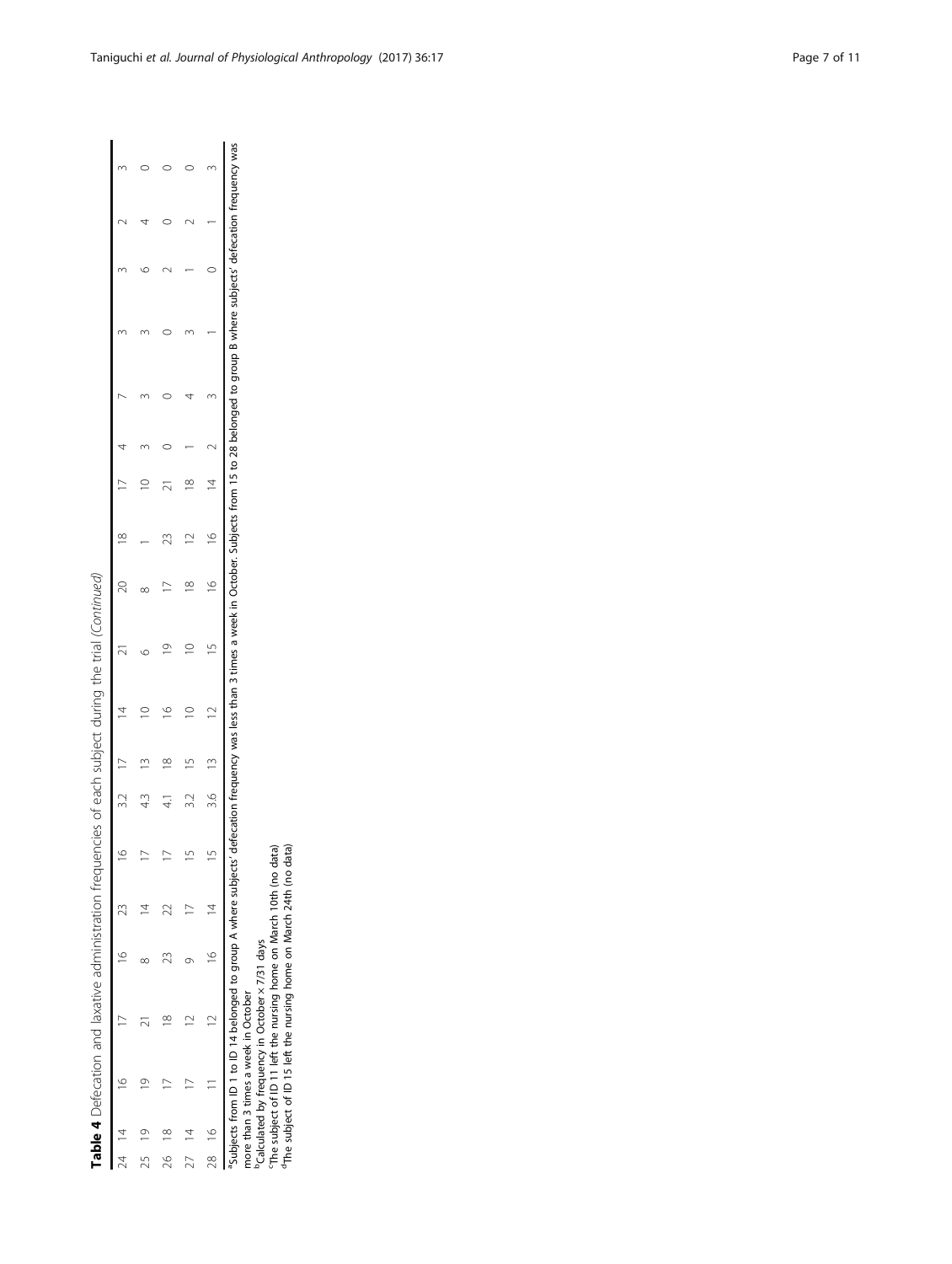| Group                                                         | Group A                                            | Group B                                             | $p$ value             |
|---------------------------------------------------------------|----------------------------------------------------|-----------------------------------------------------|-----------------------|
| Weekly defecation frequency in October                        | Less than 3 times                                  | More than 3 times                                   |                       |
| Mean age (the youngest-the oldest)                            | $90.4 \pm 8.4$ years (65-100 years)                | $87.4 \pm 1.8$ years (87-96 years)                  | 0.3071 <sup>b</sup>   |
| Numbers of female and male                                    | 11 Females and 3 males                             | 10 Females and 4 males                              | 0.5000 <sup>a</sup>   |
| Mean nursing care level                                       | $2.6 \pm 1.2$                                      | $3.5 + 1.0$                                         | 0.0468 <sup>b</sup>   |
| Types of supplied main meal                                   | 10 Boiled rices and 4 rice porridges               | 7 Boiled rices and 7 rice porridges                 | 0.2200 <sup>a</sup>   |
| Types of supplied side dish                                   | 9 Ordinary side dishes and 5<br>soften side dishes | 4 Ordinary side dishes and 10<br>soften side dishes | 0.0642a               |
| Mean days with defecation (in October)                        | $7.1 \pm 1.5$                                      | $14.8 \pm 2.9$                                      | < 0.0000 <sup>b</sup> |
| Mean days with laxative administration (in October)           | $6.9 + 3.0$                                        | $2.2 \pm 1.5$                                       | < 0.0000 <sup>b</sup> |
| Mean quotient of defecation days/laxative administration days | $1.3 \pm 0.7$                                      | $7.6 \pm 5.4$                                       | 0.0002 <sup>b</sup>   |
|                                                               |                                                    |                                                     |                       |

<span id="page-7-0"></span>Table 5 Comparison of the subjects' characteristics between group A and group B

<sup>a</sup> Compared by the Fisher's exact test (one-sided) by the independent t test (two-sided)

 $b$ Compared by the independent  $t$  test (two-sided)

fourteen subjects in group B consumed softened dishes, whereas only five in group A consumed the same (Table 5). The level of ADL and eating ability may influence the function of the intestinal tract; therefore, it made sense to conduct statistical analyses of the defecation frequency together with the laxative administration frequency of the subjects in group A separately from those in group B to truly ascertain the effect of consumption of waxy barley, Kirarimochi, on the bowel movements of the late-stage elderly residents at Roken nursing home.

First, we discuss the effect of waxy barley, Kirarimochi, consumption on the bowel movements of subjects belonging to group A. Table 6 clearly shows that consumption of KMG improved bowel movements of the subjects in group A; the mean defecation frequency and the mean number of days with defecation in a period increased; consequently, mean number of days with laxative administration in a period decreased under nursing assistants' control. For example, mean monthly defecation frequency in March was  $12.1 \pm 4.7$  times (i.e.,  $2.7 \pm 1.1$  per week), whereas that in October was  $9.2 \pm 2.2$  times (i.e.,  $2.1 \pm 1.1$ ) per week). This increased mean defecation frequency in March (2.7 times per week) was close to the threshold defecation frequency of the general definition of constipation (three times per week) indicating that the subjects could maintain their bowel movement at nearly normal levels having less frequent laxative administration. In addition, the quotient of defecation and laxative administration days indicated the effectiveness of one laxative administration on bowel movements. For instance, the quotient was a mean of 1.1 in October, which means the subjects had 1 day with defecation after one laxative administration. The quotient significantly increased to 4.4 on average in February, which means the subjects had 4 or 5 days with defecation after one laxative administration. Considering that most subjects were of atonic constipation and prescribed with a laxative that irritated the intestinal tract, consumption of waxy barley, Kirarimochi, could improve intestinal activity such as colonic peristaltic

|                                          | Period <sup>a</sup>            | October       | November       | December        | January        | February        | March           |
|------------------------------------------|--------------------------------|---------------|----------------|-----------------|----------------|-----------------|-----------------|
|                                          | n                              | 14            | 14             | 14              | 14             | 14              | 13 <sup>b</sup> |
| Defecation frequency/period              | Mean                           | $9.2 \pm 2.2$ | $11.8 \pm 6.3$ | $10.1 \pm 4.1$  | $11.8 \pm 4.7$ | $11.4 \pm 5.0$  | $12.1 \pm 4.7$  |
|                                          | p value (two-sided) $\text{C}$ |               | 0.145          | 0.35            | 0.074          | 0.117           | 0.051           |
| Days with defecation/period              | Mean                           | $7.1 \pm 1.6$ | $8.9 \pm 2.6$  | $7.7 \pm 2.9$   | $9.1 \pm 3.6$  | $8.8 \pm 3.9$   | 9.6 $\pm$ 4.3   |
|                                          | p value (two-sided) $\text{C}$ |               | 0.014          | 0.252           | 0.024          | 0.056           | 0.030           |
| Days with laxative administration/period | Mean                           | $6.3 \pm 2.3$ | $5.4 \pm 2.1$  | $4.1 \pm 2.1$   | $5.5 \pm 3.2$  | $4.1 \pm 2.9$   | $5.5 \pm 3.2$   |
|                                          | p value (two-sided) $\epsilon$ |               | 0.146          | 0.003           | 0.087          | 0.018           | 0.248           |
| Days with defecation/days with laxative  | $\sqrt{n}$                     | 14            | 14             | 13 <sup>d</sup> | 14             | 13 <sup>d</sup> | 13 <sup>b</sup> |
| administration                           | Mean                           | $1.3 \pm 0.7$ | $2.1 \pm 1.5$  | $2.2 \pm 1.8$   | $2.8 \pm 2.3$  | $4.4 \pm 5.1$   | $3.5 \pm 4.2$   |
|                                          | p value (two-sided) $\epsilon$ |               | 0.061          | 0.033           | 0.007          | 0.033           | 0.052           |

Table 6 Statistical comparison of defecation and laxative administration frequencies, and the quotient in group A

<sup>a</sup>Period; see Table [1](#page-2-0)<br><sup>b</sup>One subject left the

**b**One subject left the nursing home in March

Compared to that in October by the paired t test (two-sided)<sup>d</sup> Excluded one subject with no laxative administration

Excluded one subject with no laxative administration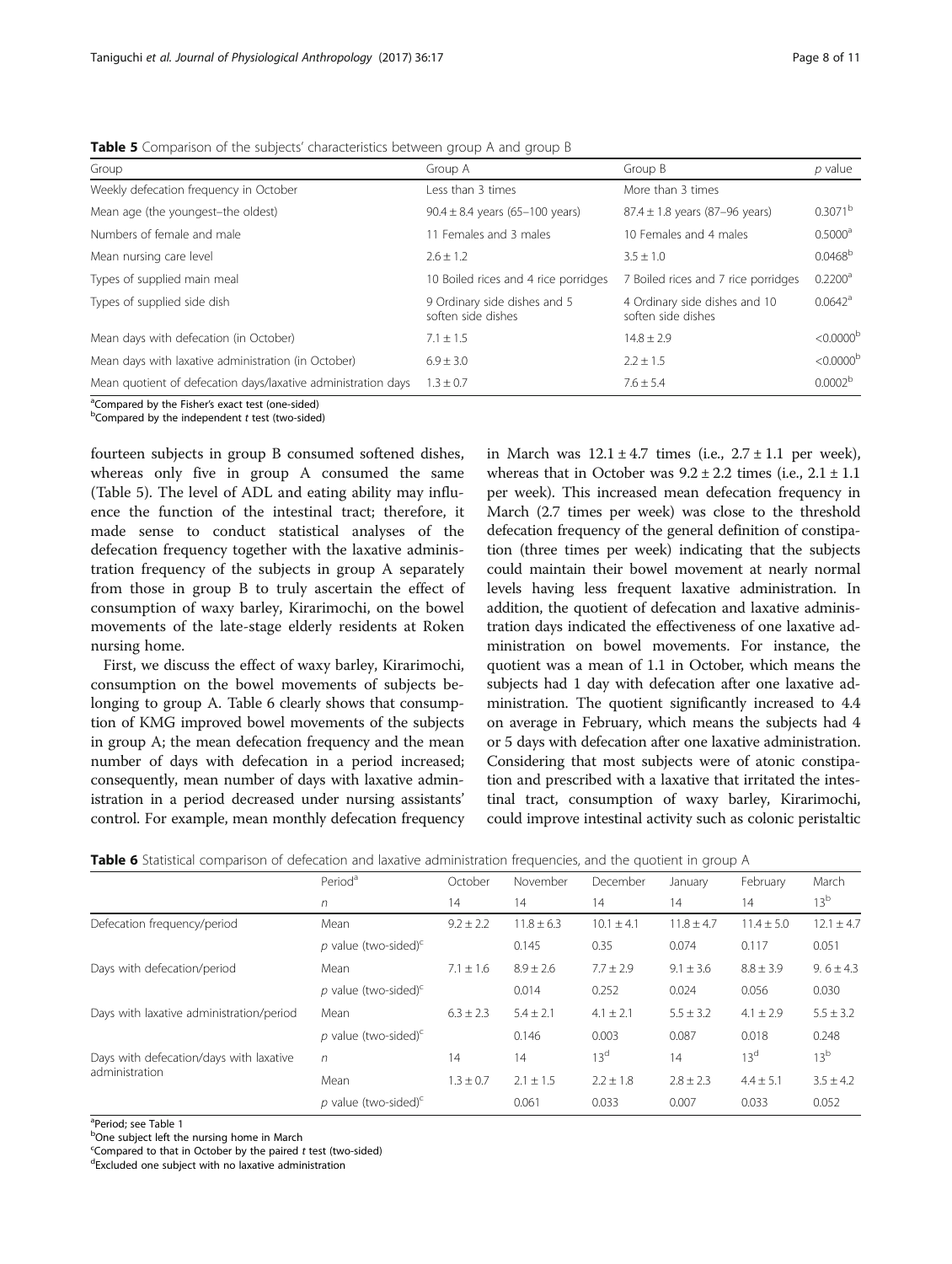<span id="page-8-0"></span>Table 7 Statistical comparison of defecation and laxative administration frequencies, and the quotient in group B

|                                          | Period <sup>a</sup>              | October        | November        | December      | January       | February       | March           |
|------------------------------------------|----------------------------------|----------------|-----------------|---------------|---------------|----------------|-----------------|
|                                          | $\eta$                           | 14             | 14              | 14            | 14            | 14             | 13 <sup>b</sup> |
| Defecation frequency/period              | Mean                             | $20.5 \pm 7.3$ | $19.9 + 9.2$    | $19.1 + 9.9$  | $21.2 + 10.0$ | $18.4 + 8.3$   | $19.5 \pm 6.4$  |
|                                          | p value (two-sided) $\text{C}$   |                | 0.521           | 0.381         | 0.650         | 0.292          | 0.515           |
| Days with defecation/period              | Mean                             | $14.8 \pm 2.9$ | 14. $1 \pm 5.0$ | $13.4 + 5.2$  | $14.7 + 4.5$  | $13.3 \pm 5.2$ | $14.5 \pm 3.8$  |
|                                          | p value (two-sided) $\text{C}$   |                | 0.568           | 0.172         | 0.921         | 0.163          | 0.428           |
| Days with laxative administration/period | Mean                             | $2.2 \pm 1.5$  | $2.6 + 2.4$     | $2.2 \pm 1.3$ | $2.1 \pm 1.8$ | $2.3 + 1.5$    | $2.6 \pm 2.3$   |
|                                          | p value (two-sided) $\epsilon$   |                | 0.615           | 1.000         | 0.873         | 0.850          | 0.457           |
| Days with defecation/days with laxative  | $n^{d}$                          | 12             | 10              | 12            | 11            | 10             | 9               |
| administration                           | Mean                             | $7.6 \pm 5.4$  | $5.6 \pm 5.4$   | $6.4 \pm 5.2$ | $8.0 \pm 6.7$ | $5.2 \pm 2.9$  | $4.0 \pm 2.1$   |
|                                          | p value (two-sided) <sup>e</sup> |                | 0.407           | 0.585         | 0.858         | 0.226          | 0.107           |

<sup>a</sup>Period; see Table [1](#page-2-0)<br><sup>b</sup>One subject left th

One subject left the home in March

Compared to that in October by the paired t test (two-sided)<sup>d</sup> Excluded subjects with no lavative administration

Excluded subjects with no laxative administration

<sup>e</sup>Compared to that in October by the indenpendent t test (two-sided)

motion. The exact mechanism of this waxy barley on the improvement of the colonic peristaltic motion has been reported by De Angelis et al. [[17](#page-10-0)]. They studied the effect of whole-grain barley on the human fecal microbiota and metabolome and found that barley appeared to be effective in modulating the composition and metabolic pathways of the intestinal microbiota, leading to an increased level of short-chain fatty acids (SCFA) that stimulate the colonic peristaltic motion.

It is generally accepted that adequate consumption of a high dietary fiber diet is beneficial for relief of constipation [[5,](#page-9-0) [12\]](#page-10-0). However, Kenny and Skelly conducted a systematic review on eight studies and showed that the effectiveness of dietary fiber for the management of constipation has not been established in older adults who reside in nursing homes or long-stay homes [\[18\]](#page-10-0). Their systematic review describes treatments with dietary fibers such as corn, wheat bran, and high-fiber cookies at fiber dose (g/day) from 3.3 to 10.0, whereas treatment duration varied from 2 to 13 weeks. In our present study, we found that long-term consumption (5 months) of a boiled mixture of rice and waxy barley, Kirarimochi, improved the bowel movements of constipated elderly subjects at Roken nursing home. This suggests that waxy barley consumption is beneficial for the management of constipation in older adults. The difference between the studies described by Kenny and Skelly and our present study include the amount of daily intake of dietary fiber and treatment duration. The daily intake of dietary fiber in the present trial was 15.1, 16.2, and 18.6 g of total dietary fiber when served with KMG with a 10% KRGS, KMG with a 20% KRGS, and KMG with a 30% KRGS, respectively (Table [3\)](#page-4-0). The values are much higher than those reported by Kenny and Skelly (from 3.3 to 10.0 g per day). In addition to high dietary fiber content of

KMG, KMG with a 30% KRGS serving could provide the subject with soluble barley dietary fiber (β-glucan) at the dose of 3 g per day (Table [3](#page-4-0)). Soluble dietary fiber, βglucan, has been proven to be a functional barley polysaccharide that has many beneficial effects on human health [\[19](#page-10-0)], including increased production of SCFA in the colon. It is noteworthy that daily consumption of βglucan in the present study (3 g per day) meets the minimum daily intake of barley β-glucan recommended by Food and Drug Administration of the USA to reduce coronary heart disease risk [\[20\]](#page-10-0). Regarding the long treatment duration of our present study, we believe the following two points highlight how the study was completed over 6 months. We avoided burdening the nursing assistants with additional duties in preparation of the meals by serving the subjects with their daily main meals that were high in dietary fiber. Consequently, we could obtain defecation and laxative administration data, which fulfilled the criteria for statistical analyses through written recording sheets. Another point is that the elderly subjects were receptive to Mugi-gohan prepared from rice and waxy barley, Kirarimoch, of rice-grain shape. Their receptiveness to Mugi-gohan was confirmed by the fact that no subject left meals unfinished during the experiment period, and this palatability may help to prevent subjects from dropping out of this long term study.

Second, we consider the effect of waxy barley, Kirarimochi, consumption on the bowel movement of the subjects belonging to group B. In contrast to the positive effect of the barley consumption on the bowel movements of the constipated subjects in group A described above, barley consumption had no effect on the bowel movements of subjects in group B. Table 7 shows that the mean number of days with defecation in any period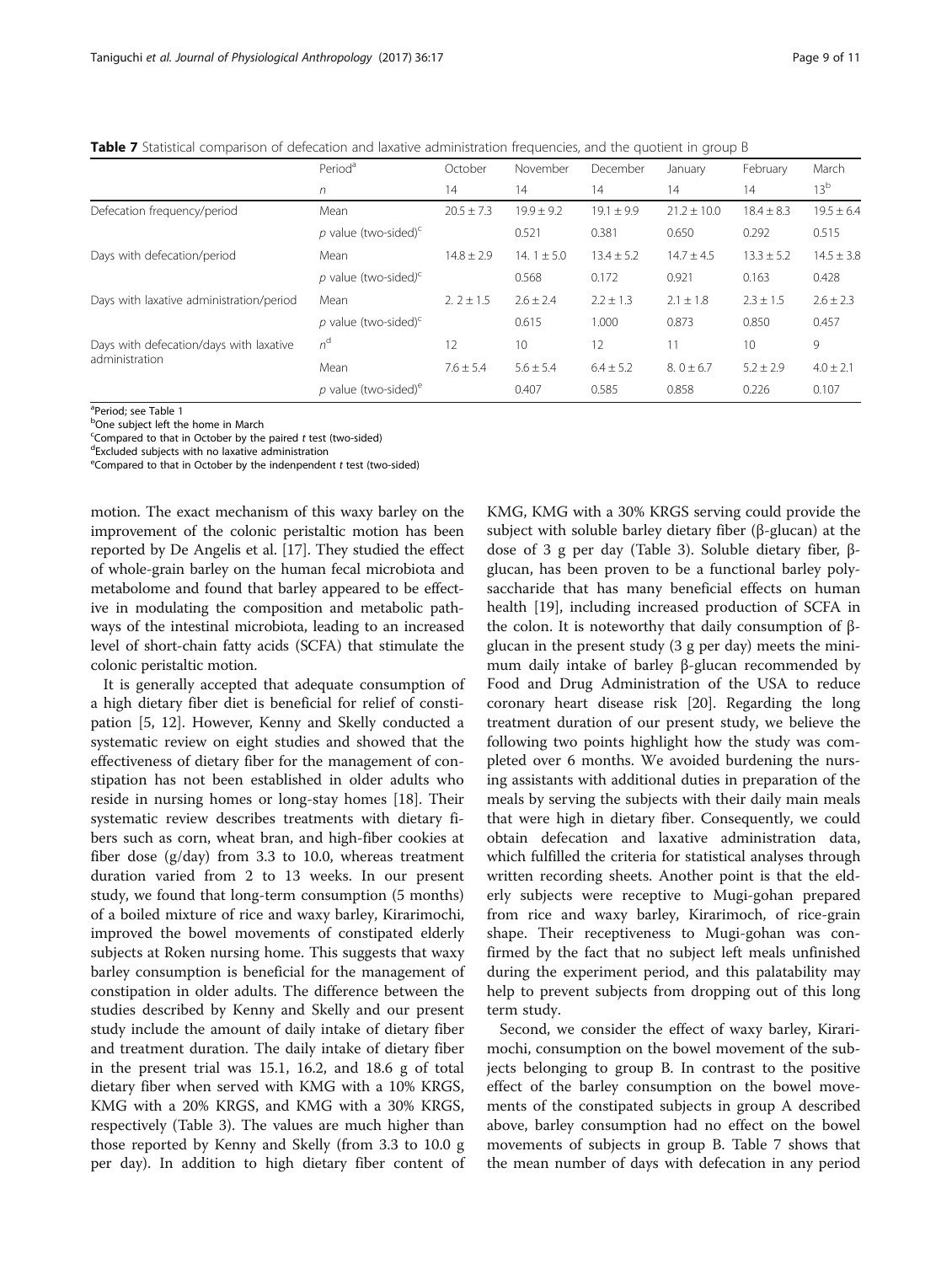<span id="page-9-0"></span>did not vary significantly even after the subjects were served KMG. Consequently, the mean number of days with laxative administration in any period did not significantly vary. These facts indicate that waxy barley, Kirarimochi, consumption caused neither too frequent defecation nor diarrhea, which we were feared before the dietary intervention. We speculate that the composition of dietary fiber of the waxy barley, Kirarimochi, which has higher soluble fiber than insoluble fiber (Table [2\)](#page-3-0), resulted in neither a negative nor positive effect on bowel movements of the subjects whose ADL and eating ability were poor. This "neutral" effect of the consumption is helpful for food service management in nursing homes because the dining room does not need to prepare two kinds of meals containing barley, one for constipated residents and another for non-constipated residents.

Last, we should mention the limitation of the present study, which was that it was not a double-blinded, randomized control trial. The main reason why we designed this trial as an observational study not a case-control study (in which subjects in a control group consumed boiled rice) was the following. The Roken nursing home (a geriatric health services facility) where we conducted this trial is a public health services facility for local citizens and its mission statement is "to enable the all facility residents under a condition of need for long-term care to live a long and meaningful life". Therefore, from public and ethical point of view, we could not "select" some facility residents as the subjects who consumed boiled rice instead of waxy barley that had been proved to have some health benefit to the consumer. We had to treat all the facility residents equally; in this case, we had to serve all the residents with the same meals that contained waxy barley. One more reason is the following: The working environment of public nursing home is getting hard in recent years, and the numbers of nursing assistants and dining room staffs are limited. It would be an additional burden for the nursing assistant to serve the residents of two different groups, such as a control group and a case group, with two different meals. And it would be also an additional burden for dining room staffs to prepare two different meals, boiled rice and KMG, as the residents' everyday meals. They are too busy to do additional work that would be predicted by applying a doubleblinded, randomized control study design.

### Conclusions

Five-month trial, where the subjects consumed meals of mixed boiled rice and waxy barley, Kirarimochi, instead of boiled rice only, improved the bowel movements in the constipated residents, whereas no effect was observed on the bowel movements of the subjects who needed more nursing care and were regarded as "not constipated" at Roken nursing home. These results indicate that the consumption of waxy barley, Kirarimochi, is beneficial for the management of constipation of the older adults living in Roken nursing home.

#### Abbreviations

ADL: Activities of daily living; KMG: Mugi-Gohan that was prepared by boiling rice and waxy barley; KRGS: Kirarimochi of rice-grain shape; QOL: Quality of life

#### Acknowledgements

This study was conducted under agreement between NARO Western Region Agricultural Research Center, City of Mimasaka, and Mimasaka University. We wish to express sincere thanks to Dr. Y. Ichinose, NARO Institute of Crop Science, Tsukuba, Ibaraki, for his courteous analysis of β-glucan content in KMRG. We wish to express special thanks to Prof. M. Kawai and Prof. E. Ohira, National Institute of Technology, Tsuyama College, Department of Integrated Science and Technology, for their kind help with data processing in this study.

#### Funding

This study was supported by a research fund from the Regional Research Center of Mimasaka University.

#### Authors' contributions

KT managed the diet intervention in the nursing home and collected all the data. KK assisted to design the study and gave suggestions to complete the study. AT and TY managed to supply waxy barley, Kirarimochi, to the study and gave suggestions to complete the study. YS designed the study and generally coordinated the study. All authors contributed in preparing and are responsible for final editing and approval of the manuscript.

#### Competing interests

The authors declare that they have no competing interests.

#### Author details

1 Mimasaka Sakutou Nursing Home, 280 Emi, Mimasaka, Okayama 709-4234, Japan. <sup>2</sup>Present Address: Health promotion section, 390-2 Kitayama, Mimasaka, Okayama 707-0014, Japan. <sup>3</sup>Konan Women's University, 6-2-23, Morikita, Higashinada-ku, Kobe, Hyougo 658-0001, Japan. <sup>4</sup>NARO Western Region Agricultural Research Center, Crop Breeding and Food Functional Components Research Division, 1-3-1 Senyu-cho, Zentsuji, Kagawa 765-8508, Japan. <sup>5</sup> Graduate School of Human Life Science, Mimasaka University, 50 Kitasono-cho, Tsuyama, Okayama 708-8511, Japan.

#### Received: 25 May 2016 Accepted: 10 February 2017 Published online: 20 February 2017

#### References

- 1. Why population aging matters: a global perspective. National Institute on Aging, National Institute of Health, U.S.A.: National Institute of Health, Publication No. 07-6134 Mar 2007. [https://www.nia.nih.gov/research/](https://www.nia.nih.gov/research/publication/why-population-aging-matters-global-perspective) [publication/why-population-aging-matters-global-perspective](https://www.nia.nih.gov/research/publication/why-population-aging-matters-global-perspective), Accessed 18 May 2016.
- 2. Wiley AS, Allen JS. Aging. In: Medical Anthropology, A Biocultural Approach. New York: Oxford University Press; 2009. p. 184–214.
- 3. Ministry of Internal Affairs and Communications, Statistics Bureau. JAPAN: STATISTICAL YEARBOOK 2016.<http://www.stat.go.jp/english/data/nenkan/>. Accessed 18 May 2016.
- 4. Long-Term-Care, Health and Welfare Services for the Elderly: Ministry of Health, Labor and Welfare, JAPAN, Annual Health, Labor, and Welfare Report 2011–2012. [http://www.mhlw.go.jp/english/policy/care-welfare/care-welfare](http://www.mhlw.go.jp/english/policy/care-welfare/care-welfare-elderly/)[elderly/](http://www.mhlw.go.jp/english/policy/care-welfare/care-welfare-elderly/). Accessed 18 May 2016.
- 5. Rao SC, Go JT. Update on the management of constipation in the elderly—new treatment options. Clin Interv Aging. 2010;5:163–71.
- 6. Japan Association of Geriatric Health Services Facilities. Geriatric Health Services Facility in Japan.<http://www.roken.or.jp/wp/english>. Accessed 18 May 2016.
- 7. Hiratsuka T. Constipation in the elderly. Diagn Treat. 2001;89:1293–7 [in Japanese].